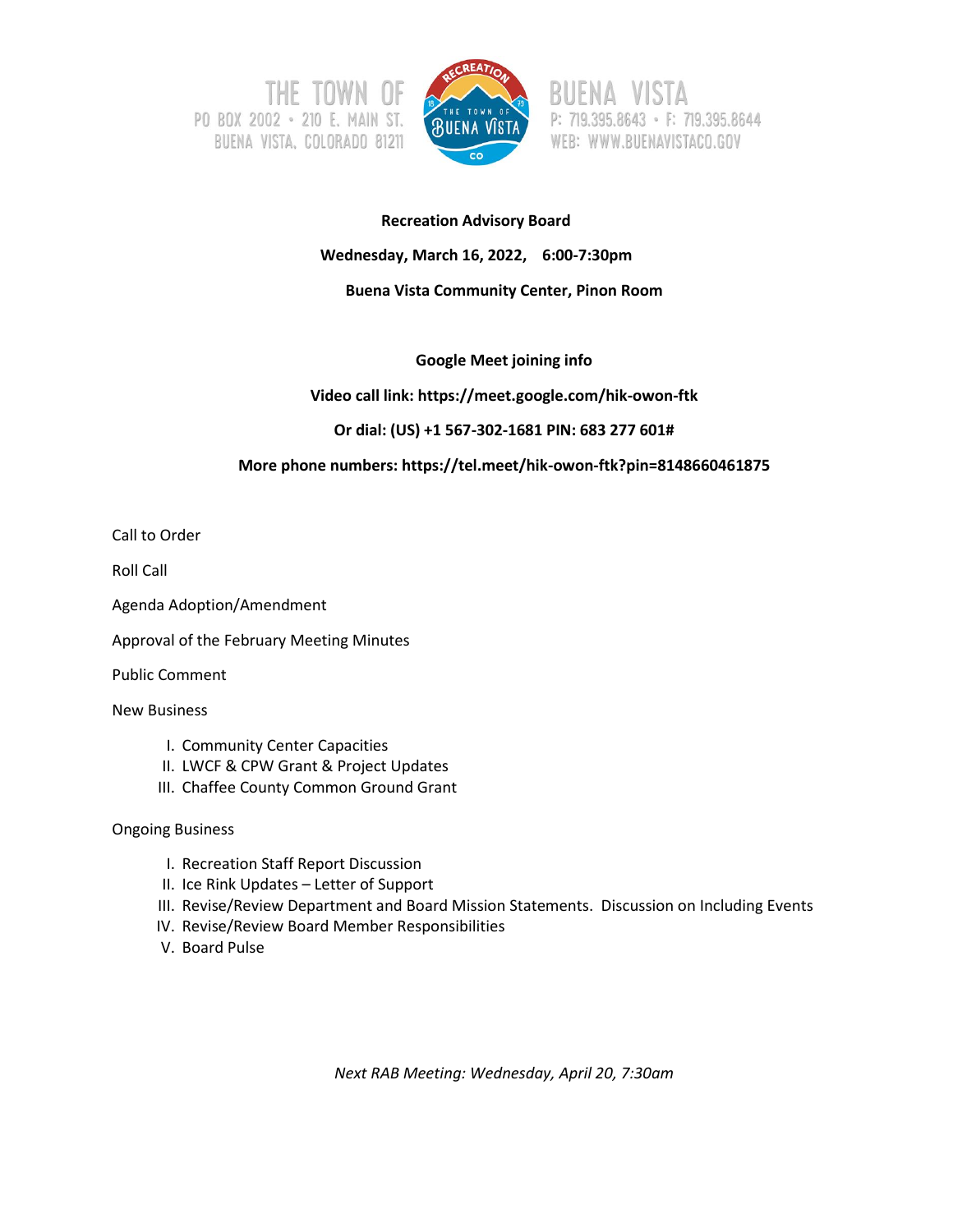### MINUTES FOR THE MEETING OF THE RECREATION ADVISORY BOARD Wednesday, February 16, 2022

CALL TO ORDER: A special meeting of the Recreation Advisory Board was held on Wednesday, February 16, 2022 at the Community Center, 715 E Main Street and remotely via Google Meets. Mckenzie called the meeting to order at 7:33am.

### Roll Call

Members in attendance were Marcus Trusty, Mckenzie Lyle*,* Ashley Davis, Danielle Ryan*,*  Luke Urbine*,* and Rick Bietermann, Jan Johnson, and Gary Crowder. Also in attendance were Recreation Supervisor Shane Basford*,* Recreation Special Projects Manager Earl Richmond, and Recreation Specialist Ben Eichel*.* Also in attendance was Stephanie Ouren, J Casey Martin, Pam Kelly, Dawn Dennison, and Planning Director Joseph Teipel.

#### APPROVAL OF THE AGENDA:

Gary motioned to approve the agenda. Luke seconds and motion passes unanimously.

Approval of the minutes

Luke motioned to approve January minutes. Gary seconds and motion passes unanimously.

Public Comment

Pam Kelly from Miracle Rink of the Rockies

Update on Nonprofit Status, opening bank account, working on securing investors and starting fundraising, hired company for feasibility study.

#### New Business

- I. Sunset Vista Past Concepts & Survey Results
	- a. Reviewed Vista Park Concept image from 2018
	- b. Discussion on phased approach to park
	- c. Motion to hire playground/park planner using existing funds for a viable
	- phased in plan. Danielle seconds and motion passes unanimously.
- II. Rick and Luke's Term Renewal
	- a. Ashley motions to renew both terms. Danielle seconds and motion passes unanimously.
- III. RAB Alternate Position Applications
	- a. Candidate applications and introductions
		- i. Dawn Dennison
		- ii. Casey Martin
		- iii. Stephanie Ouren
	- b. Discussion among candidates on who should be recommended for RAB.
	- c. Mckenzie motions to recommend Casey for alternate position on recreation advisory board. Luke seconds and motion passes unanimously.

### Ongoing Business

- I. Recreation Staff Report Discussion
- II. Ice Rink Updates Letter of Support
	- a. Discussion on Letter of Support as provided by Miracle on Ice
	- b. Mckenzie will revise letter for RAB to sign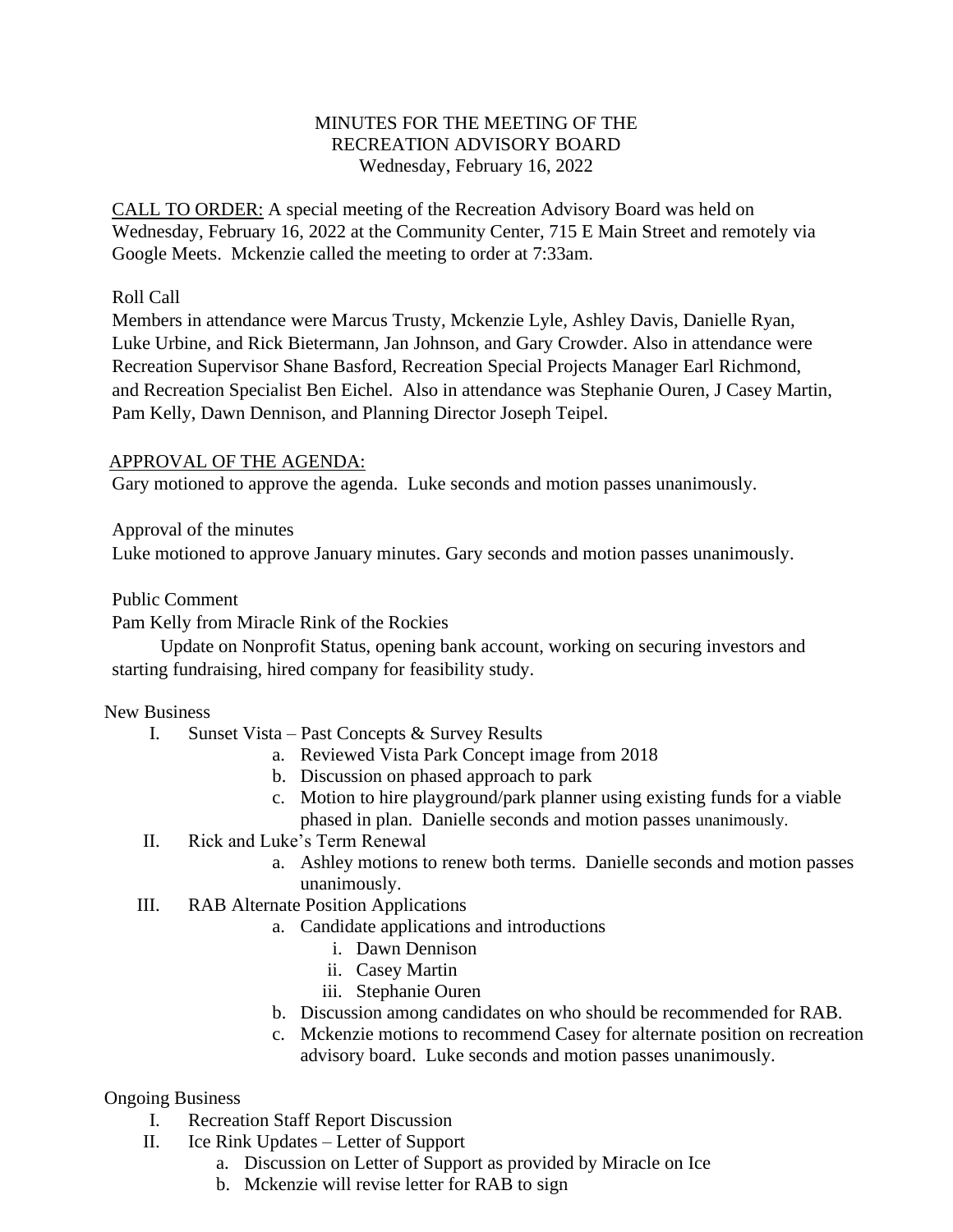- i. Mckenzie drafted a new letter of support. RAB voted via email unanimously to approve this drafted letter of support to send to Miracle on Ice.
- III. Revise/Review Department and Board Mission Statements. Discussion on Including Events a. Tabled until next meeting
- IV. Proposed Code Changes: Follow Up After Discussion in December a. No updates
- V. Revise/Review Board Member Responsibilities
	- a. Tabled until next meeting
- VI. Board Pulse
	- a. High School skiing championships tomorrow.
	- b. Prefer meeting in person with remote possibility.
	- c. Discussion on incorporating executive session in future meetings to discuss issues in depth as a board.
	- d. Discussion on putting items up front for public comment so they are not waiting for whole meeting.

# *Next* ADJOURNMENT: McKenzie motioned to adjourn at 9:05am.

Respectfully submitted:

Mckenzie Lyle, Co-Chair

Ben Eichel, Recreation Department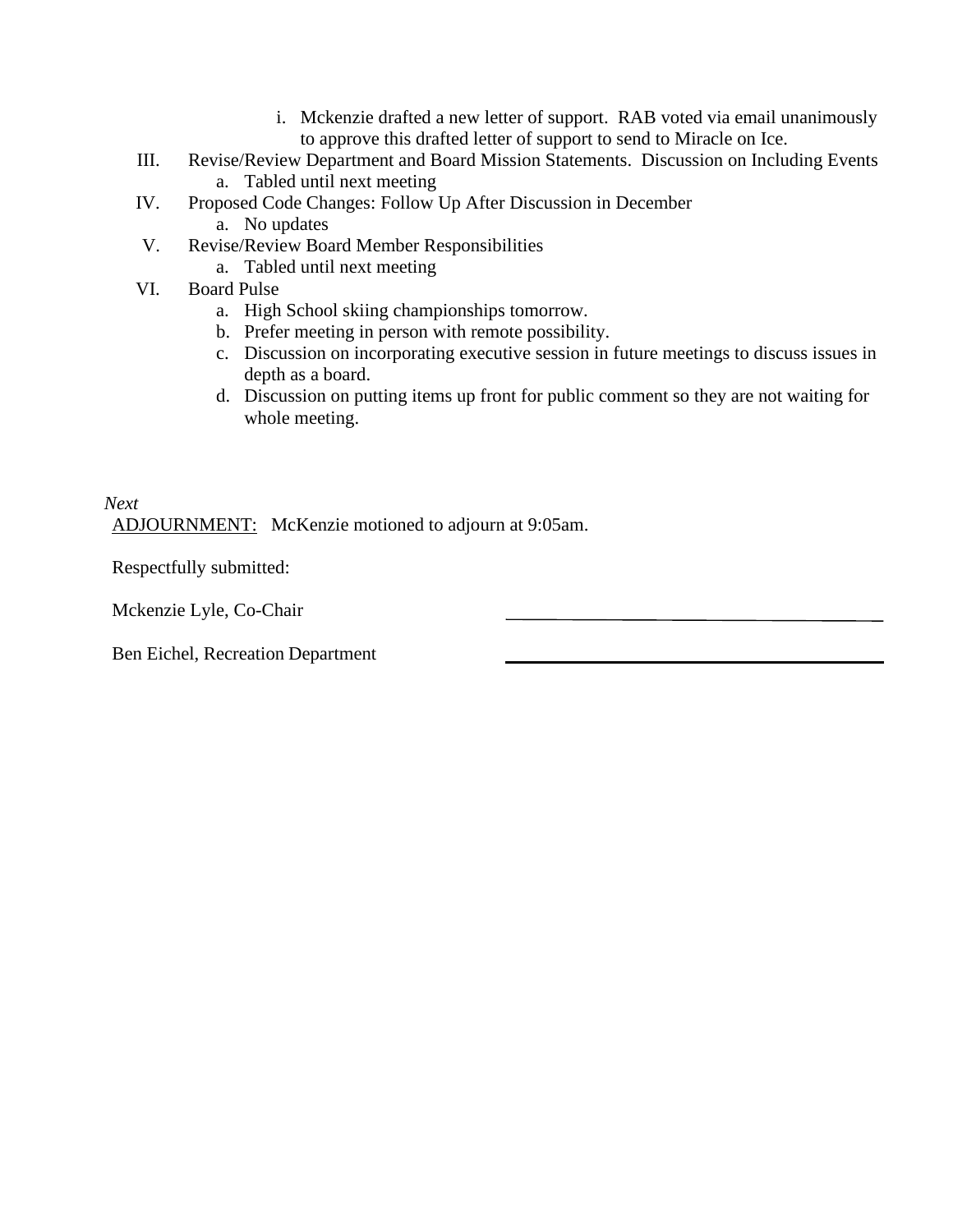PO BOX 2002 . 210 E. MAIN ST. BUENA VISTA, COLORADO 81211



P: 719.395.8643 · F: 719.395.8644 WEB: WWW.BUENAVISTACO.GOV

DATE: March 16, 2022

TO: Recreation Advisory Board

FROM: Earl Richmond, Recreation Special Projects Manager Shane Basford, Recreation Supervisor

DISCUSSION ITEM: Update the Recreation Advisory Board on the LWCF Grant application process this spring, discussion of new funding opportunities.

**\_\_\_\_\_\_\_\_\_\_\_\_\_\_\_\_\_\_\_\_\_\_\_\_\_\_\_\_\_\_\_\_\_\_\_\_\_\_\_\_\_\_\_\_\_\_\_\_\_\_\_\_\_\_\_\_\_\_\_\_\_\_\_\_\_\_\_\_\_\_**

Dear Recreation Advisory Board,

#### **Request**

Town Staff requests that the Recreation Advisory Board recommend to the Board of Trustees to keep available the 2022 budget item of \$55,000 (CTF funds), planned initially as a cash match for our Land and Water Conservation Fund Grant Application for River Park Improvement Project (Pickleball Courts and Trail Improvements), which LWCF regrettably denied last month. We would like to use these budgeted funds to support future shovel-ready Rec projects in 2022. We suggest that the Town split these budgeted funds on a pro-rata basis between the two major components of the LWCF River Park Project. This would result in 70% of the budgeted funds (\$38,500) being dedicated from this budget line to completion of Phases II and III of the six new pickleball courts, and 30% (\$16,500) remain for other shovel ready projects to be determined.

Phases II and III of the new Pickleball Court's estimated completion cost of \$242,000 would be funded from the following sources:

| $\circ$ Peak To Peak Funds - In Hand                   | 59,000 |
|--------------------------------------------------------|--------|
| $\circ$ Peak To Peak Funds – To Be Raised <sup>1</sup> | 35,000 |
| ○ Town of Buena Vista                                  | 38,500 |

 $<sup>1</sup>$  Peak To Peak already has \$17,500 of these funds committed and should have the remainder raised by</sup> May 1<sup>st</sup>. The Town will not issue an PSA for any amount that has not been raised. The nature of the project allows the Town to issue a Phased RFP with the later elements being conditioned on completing the \$35,000 additional fundraising.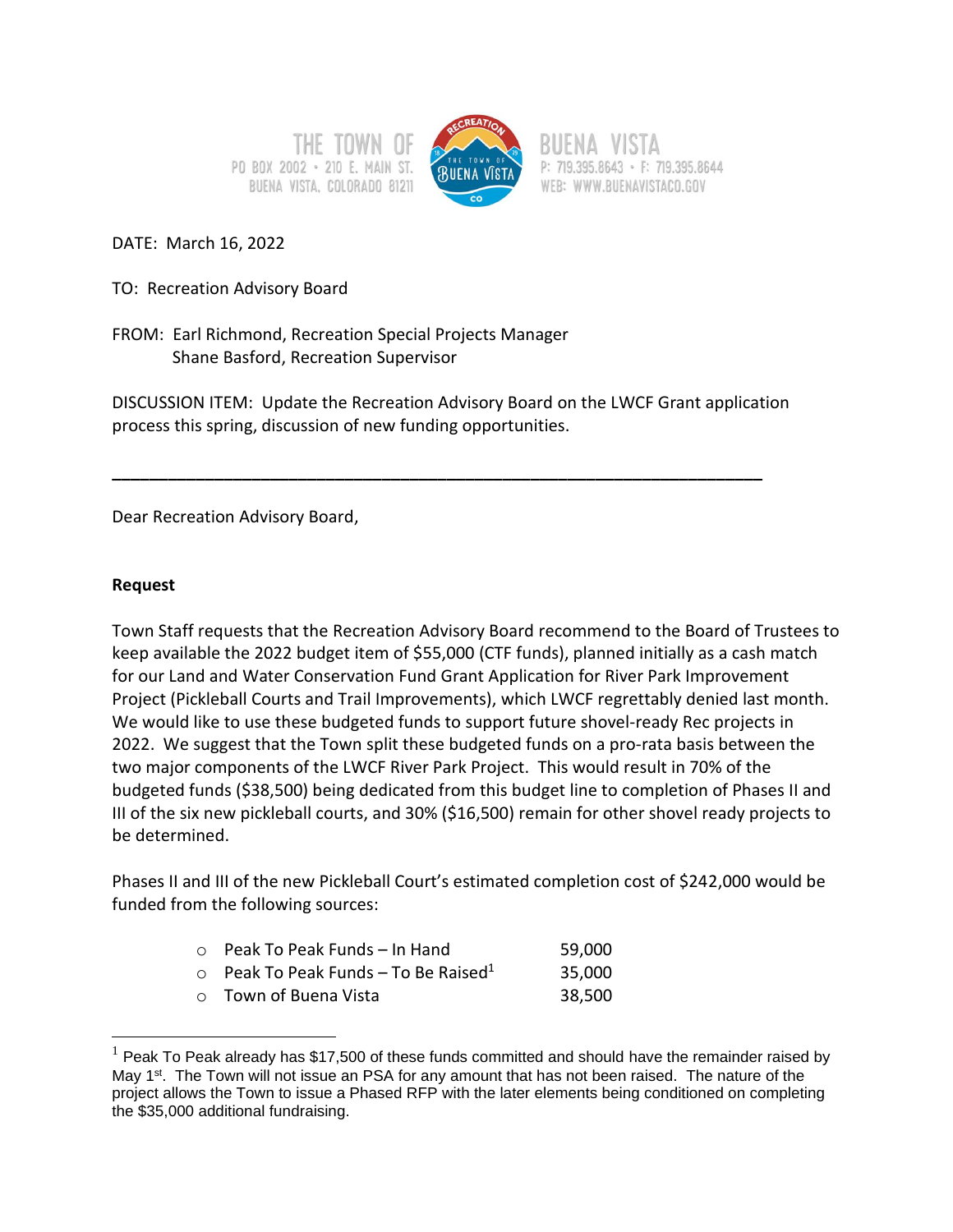|                                          | 1,000                        |
|------------------------------------------|------------------------------|
| ○ Chaffee County Women Who Care          | 11,000                       |
| o The El Pomar Foundation                | 10,000                       |
| $\circ$ The Next50 Initiative Foundation | 25,000                       |
| o The Daniels Fund Foundation            | 45,000                       |
| ○ Chaffee County                         | 17,500                       |
|                                          | o Monarch Community Outreach |

The estimated completion cost of Phases II and III of the new Pickleball Facility are as follows:

| <b>Phase II</b>                                            |         |
|------------------------------------------------------------|---------|
| <b>Concrete Foundation and Gallery</b><br>$\blacksquare$ . | 136,000 |
| <b>Phase III</b>                                           |         |
| Courts' Surfacing and Striping<br>$\blacksquare$ .         | 32,000  |
| Fencing, Nets and Windscreens<br>$\blacksquare$            | 43,000  |
| <b>Court Lighting</b><br>$\blacksquare$ .                  | 33,000  |
| $\bullet$ Total                                            | 108,000 |
| <b>Total Phases II &amp; III</b>                           | 244.000 |

While these estimates may change as firm bids are received after issuance of a Request For Proposal, we believe they are within 5% accuracy. We would like authority to issue a RFPs for this construction.

#### **Background**

The Town of Buena Vista was informed in February 2022 that we were not granted funding from LWCF to support the construction of our proposed improvements to River Park including new Pickleball Courts and Trail Improvements. Recreation Staff and the Peak-to-Peak Pickleball Club have been working on funding for these improvements since 2020 including two GOCO applications that were not awarded funding.

We are looking to fund phased approaches to construction projects and keep an eye on smaller grant opportunities to help us achieve our goals related to capital projects and facility improvements. In 2021, we took a similar approach to funding Phase I of the Pickleball Courts by partnering with Chaffee County and Peak-to-Peak Pickleball Club in each contributing \$10,000 for clearing the site preparation including removal of boulders, hauling fill material, and fine grading the site. Phase I was successfully completed in November 2021.

#### **Budget Impact**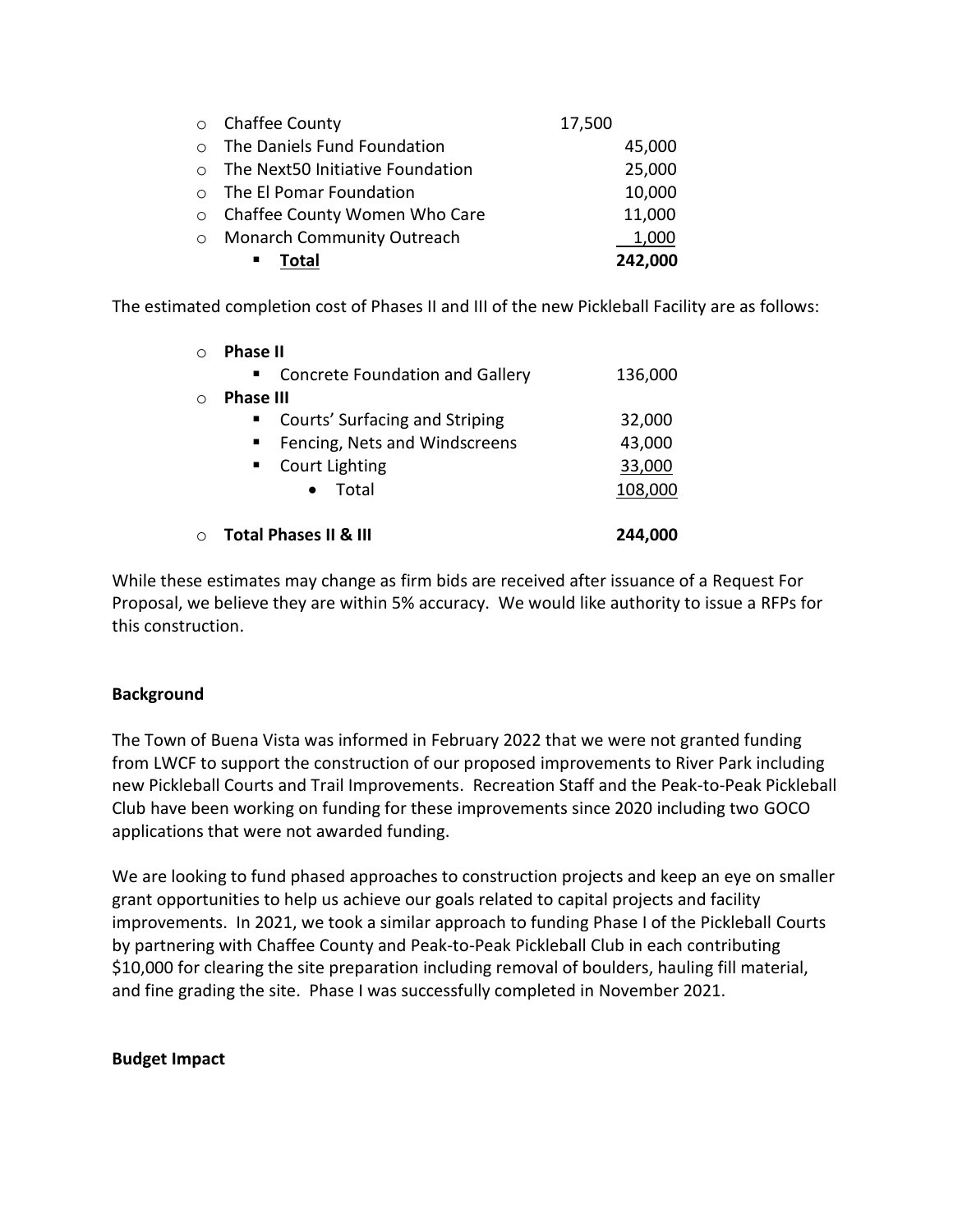Because the requested funding is already in the approved 2022 budget, we feel this will cause no impact on the 2022 approved budget. The entirety of Town's contribution (\$55,000) to the project were to come out of the Conservation Trust Fund.

#### **BOT Action**

A consensus from the BOT to keep the \$55,000 of CTF funds in the 2022 budget and redirect \$38,500 of this budget line to support Phases II and III completion of the new Pickleball Facility, and to hold \$16,500 to support other River Park improvements to be determined.

A consensus from the BOT for the Town to proceed with issuing RFPs for completion of Phases II and III of the new Pickleball Facility.

Sincerely,

*Earl Richmond*

Earl Richmond Recreation Special Projects Manager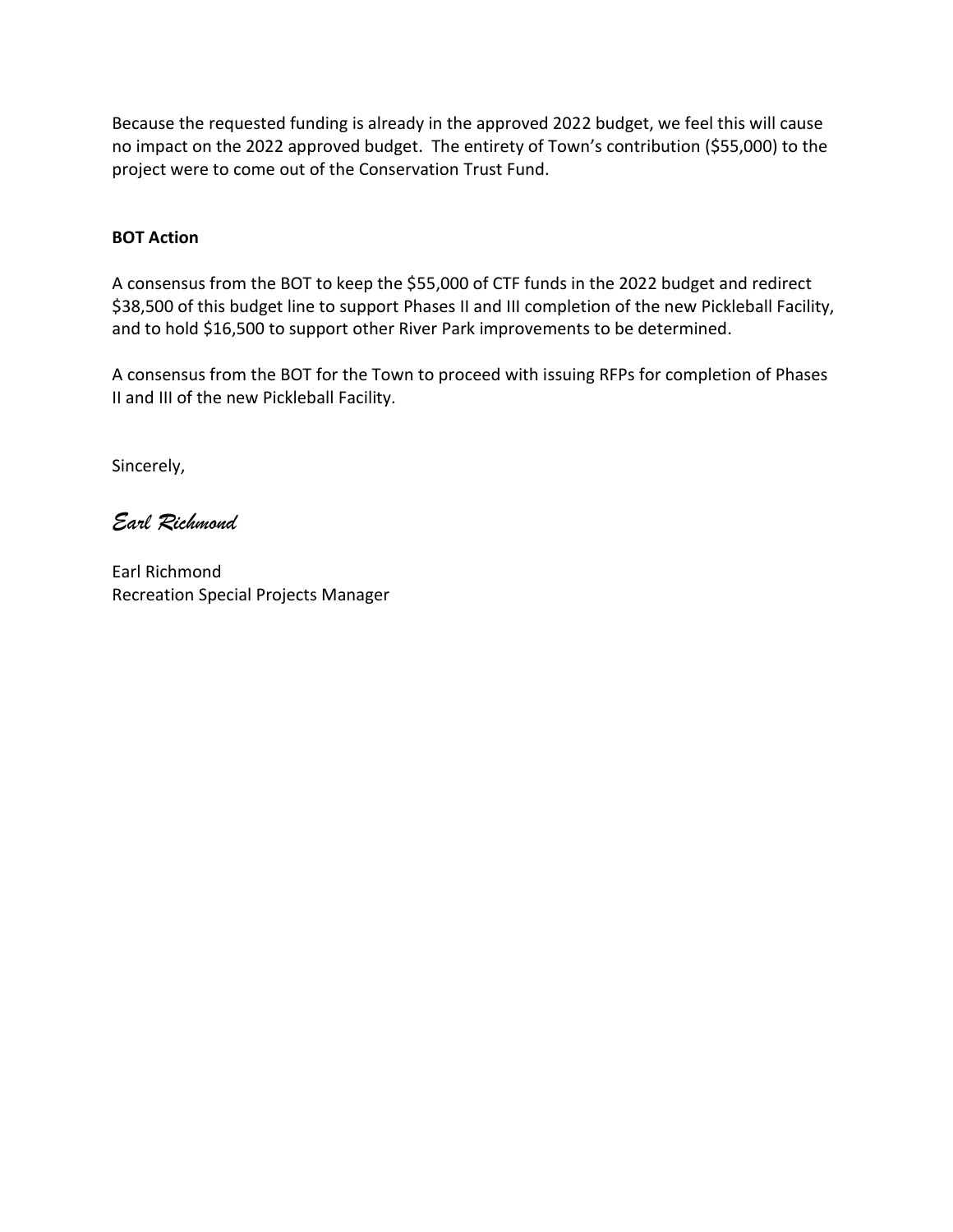

 $\cdot$  F: 719.395.8644 WEB: WWW.BUENAVISTACO.GOV

DATE: March 14, 2022

TO: Recreation Advisory Board

PO BOX 2002 · 210 E.

FROM: Recreation Department

RE: Staff Reports – March 2022

# MEMO

# Supervisor Report for March

• In February, the Town of Buena Vista was informed that the grant applications to both the Land and Water Conservation Fund (LWCF) and Colorado Parks and Wildlife (CPW) were not approved for funding. The Town applied for the LWCF Grant to fund the River Park Enhancement project with a total project cost of \$459,000. Those funds would have been used to build a 6-court outdoor pickleball court, a "Tater Tots" beginner singletrack trail through the disc golf course, completion of the ADA compliant "Walton Loop" around the River Park, and a kiosk and improved signage in the area. Town was asking for \$202,270 in grant funding with a 50% match. Our LWCF Application was scored a 77.50 and projects scoring 84.03 and above were funded.

The Town also applied for the CPW Grant to fund the Whipple Bridge and Trail Restoration project with a total project cost of \$116,825. Those funds would have been used to replace the decking on the Whipple Bridge, repair and widen the first 1,500ft of the Whipple Trail, build scenic overlooks into the trail, develop 4 sustainable routes from the Whipple Trail to the east bank of the Arkansas River, and close all other social trails in the area. The Town was \$91,000 in grant funding with a 25% match. Our CPW Application was scored an 83.20 and projects scoring 85.21 and above were funded.

After this disappointing news, Town Staff are now working to prioritize the projects that were not funded by these grants to still be able to complete as many of them as possible in 2022. As Earl will describe in the Special Projects section of this report, one opportunity is a grant application with Chaffee County Common Ground. Common Ground funds Recreation Impact Project Grants in the county, and Town would use this grant to complete the Whipple Bridge and Trail Project. Pre-applications were due on February 25, and we were invited to submit a full application by March 25 after they reviewed our pre-application. Shane attended the Board of Trustees Meeting on March 8 to inform the board of this potential source of funding. The Trustees instructed staff to pursue this opportunity.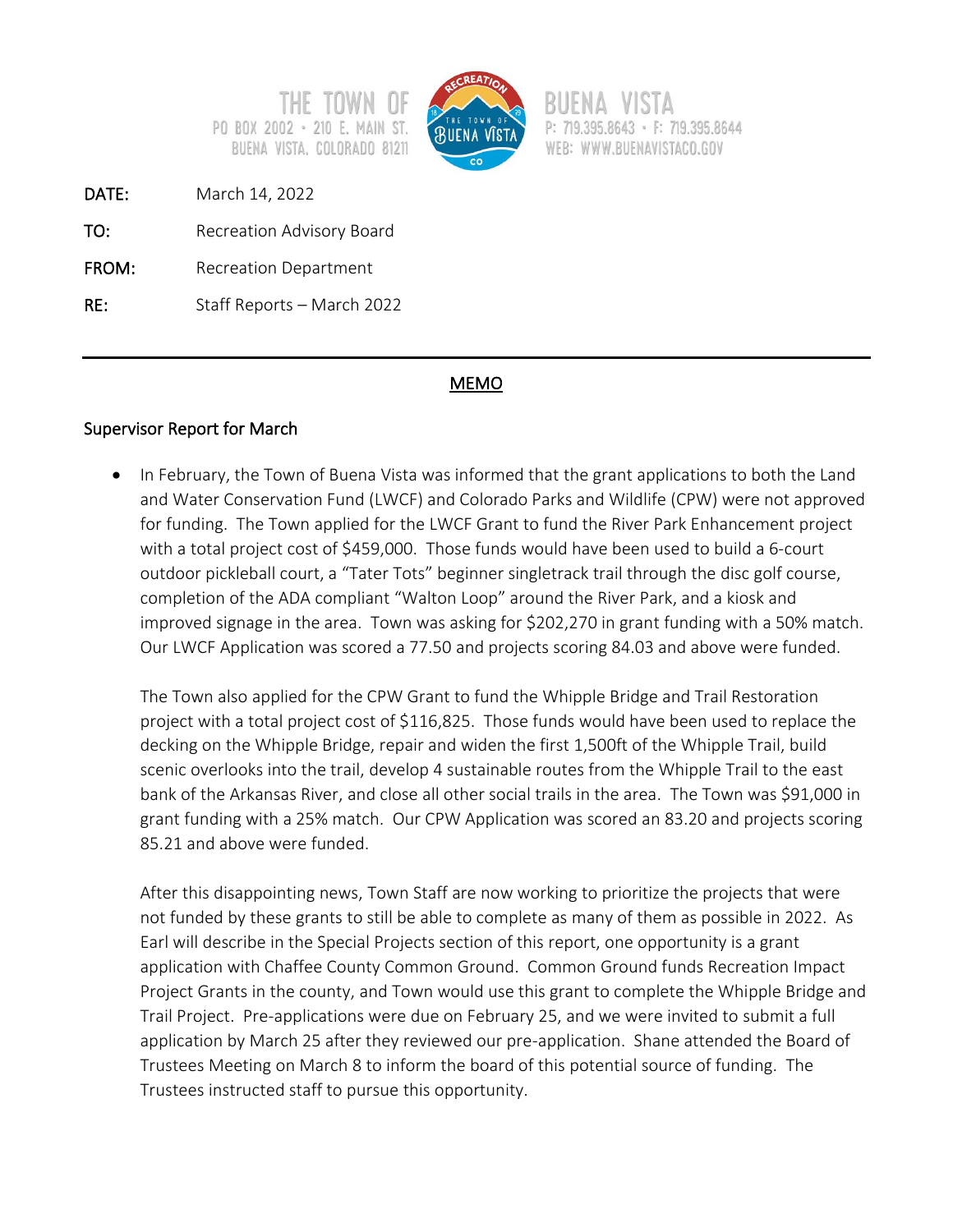- Catelin Miles began working with BV Rec in the role of Recreation Program Coordinator on March 4, 2022. In her first week, she attended both youth and adult programs and was trained on all aspects of the position. She will assist Tucker with Youth Soccer and Adult Coed Volleyball during the remainder of the Winter programming season, then will have specific programs to lead beginning this Summer.
- BV Rec has released the information about our annual Sponsorship Program to local business owners on March 4. We revised the program this year to limit the number of logos on the back of our programming t-shirts, after they have become severely crowded the past few years. We are also bringing back an exciting opportunity that we started last year. Using sponsorship funds, we will be able to purchase 50,000 dog waste bags for use in our 31 dog waste stations. Last year, we purchased 30,000 dog waste bags with 4 business logos on them, and the dog waste stations were frequently empty. 8 local businesses will be able to place their logo on the bags this year. Most importantly, we use the money collected in our Sponsorship Program to fund scholarships to our Recreation Programs. As a Recreation Department, we never want cost to be a reason a youth or adult does not participate in one of our programs, and the sponsorship funds help everyone participate in our programs!
- On Monday, March 14, Ben, Earl, and Shane attended a meeting between Recreation Staff & Bureau of Land Management from the Royal Gorge Field Office. The main conversation in the meeting was focused on the capacity of Special Events held on the Whipple and Fourmile Trail Systems. The agreement between the Town and the BLM limits the capacity to 7 events per year in this area; however, there are currently 8 events permitted by the BLM to operate due to various circumstances. Town is planning to conduct a survey in late 2022 to get community input, specifically from trail users and stewards, about the level of impact these special events have on these trail systems.
- Town Administration has organized CPR, AED, and First Aid Classes for Town Staff. Multiple classes have been held in the Community Center in the past month. Shane, Tucker, and Earl have attended these classes and renewed their certifications. Ben will renew his certification online, and Catelin will renew her certification in a more advanced class this summer.
- With Youth Soccer beginning on March 14, the Recreation Department has hired 4 part-time staff members to lead our practices. Mike Krayna and Kimmy Stromer are returning to plan and lead the same practices they were responsible for in the Fall 2021 season. Ella Bump and Anna Holloway were also hired to lead and assist with various practices throughout the season.
- Shane has worked with Jenny to hold multiple training on our department finances. These trainings included a thorough training in our town financial system, Tyler, that we use to process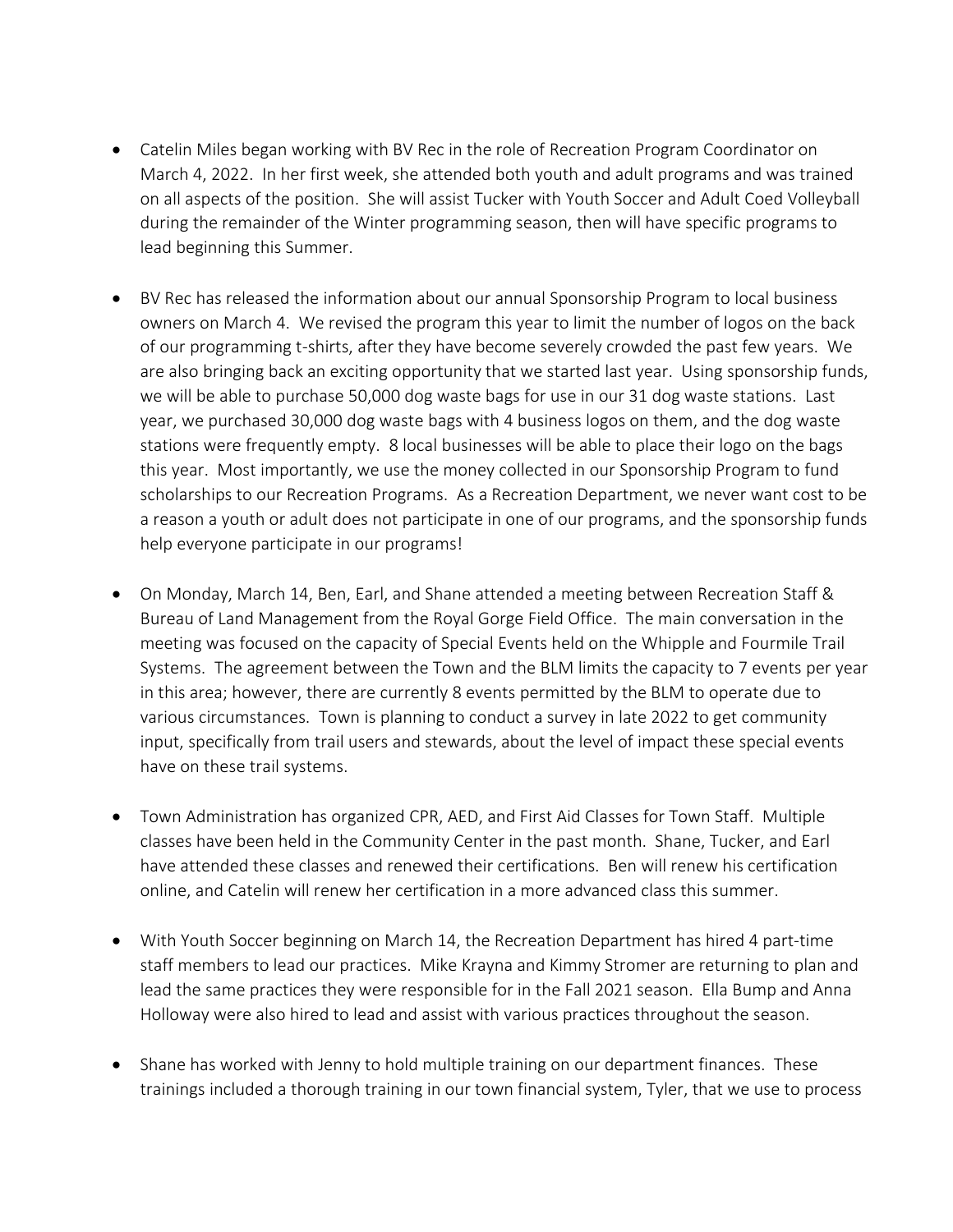all cash and check payments. With these trainings completed, our goal is for Jenny to process and deposit our department payments on a bi-weekly basis and free up considerable time for other department staff.

• On February 23, Shane and Tucker met with the Programming Staff at the Buena Vista Library. We met with Julia Makowski, who is responsible for their youth programming, and Sarah Greenberg, who oversees their adult programming. Julia and Sarah were interested in learning more about our programming, specifically our planning and marketing strategies. We are planning to meet again in April to plan further collaboration between our two organizations.

### Program Report - March 2022

- The Adult Men's and Coed Indoor Soccer Leagues just finished up this past week, as well as our Youth Open Gym Indoor Soccer program. There were over 100 adults within our community that participated in these indoor soccer leagues. We had over 70 different players attend the drop-in youth soccer sessions, and we received great feedback from participants and parents.
- The Youth Cross Country Ski League wrapped up on Friday, March 11. We ended the program with a banquet where all participants and coaches were invited to attend with their families. We showed a slideshow of photos from the program, thanked our coaches, presented certificates to each participant, and ate pizza. Throughout the program, the participants have learned a variety of cross-country skiing skills as well as having relay races and a biathlon day with Nerf guns.
- We have over 100 players that registered for the Spring Break Pickleball Tournament taking place at DPCA at the end of March. The most we had ever had in the past is 60 players. We partnered with Stephanie McDonald of the Peak-to-Peak Pickleball Club to offer three Learn to Play pickleball sessions at the end of February that all filled with 12 participants in each.
- Demon Diggers Youth Volleyball will finish on Monday, March 14 with a "game night". The sessions prior have been camp-style practices but Monday will be tournaments with the emphasis on playing as many games as possible.
- The Adult Coed Volleyball League will begin this Thursday, March 17. We have 7 teams registered in the A Division (advanced/competitive) and 4 teams in the B Division (beginner/recreational). Games will take place on Thursday nights at BVHS with the program ending with a postseason tournament on May 12.
- We have 180 players registered for our Spring Youth Soccer League! Players range from 4 years old to 12 years old. Practices will start Monday, March 14 and the season will end with games on May 14. We compete in a league with teams from Salida, Lake County and South Park.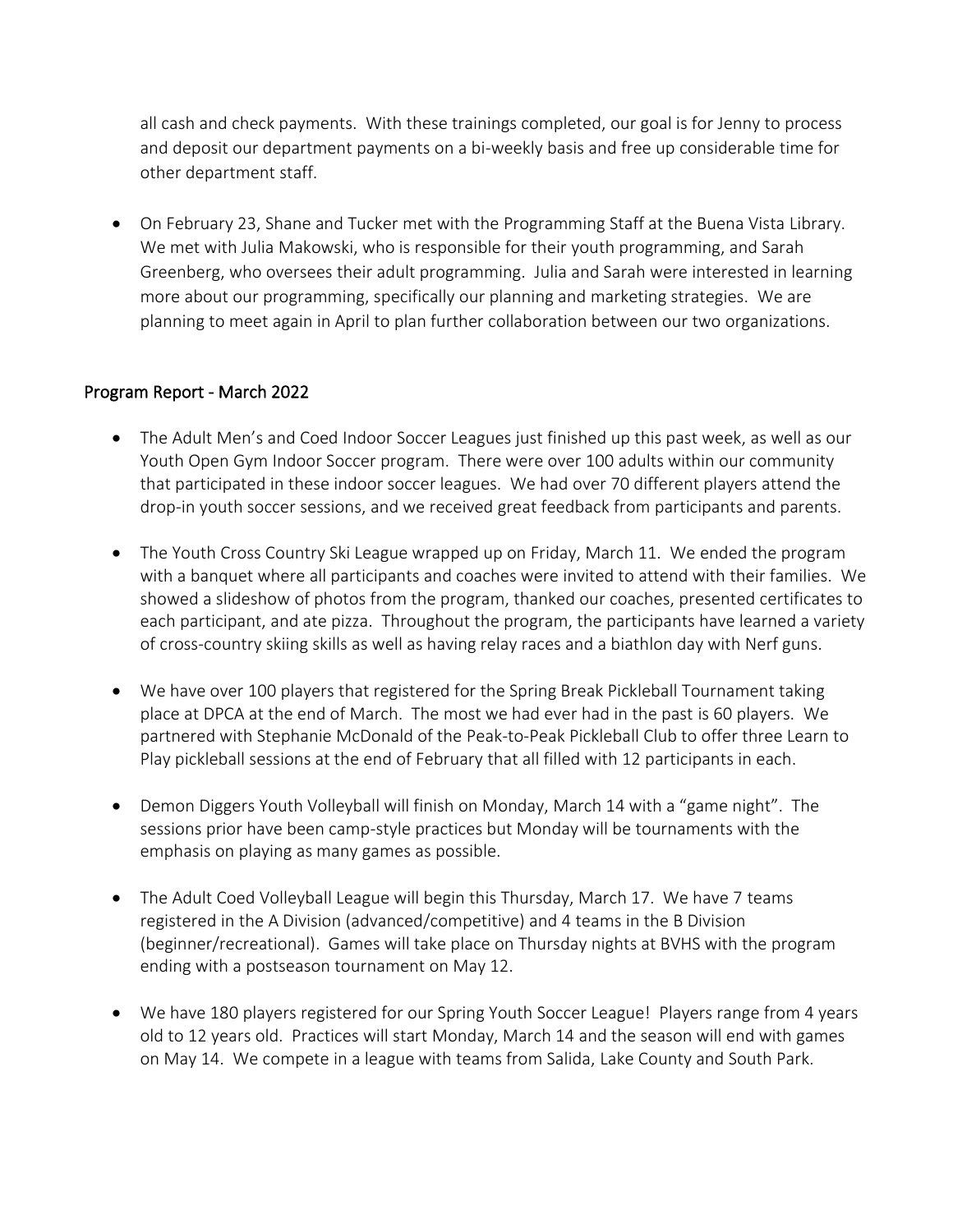• BV Rec hosted the sectional round of the 2022 CARA Basketball Skills Challenge on Saturday, March 12 at BVHS. This is a statewide competition through the Colorado Parks and Recreation Association for boys and girls between the ages of 6-13. We hosted our local competition back in January and will have the winners from each age group from BV, Leadville and Gunnison participating in this sectional. The winners of each age group move on to the state championship round in Lakewood on April 9.

### Recreation Special Projects Report - March 2022

### Special Project Updates

### NES Rodeo Grounds and Chicago Ranch Master Planning Update - March 15 Public Input Session.

• Over 380 surveys have been submitted, three open house community meetings held, and tens of hours of one-on-one user group and stakeholder interviews conducted. Now, with the final draft of the master vision coming together, you have another opportunity to engage, learn, and provide feedback. Information and details about the Open House can be found on my-bv.com.

### UC Denver School of Architecture and Planning

- This year's focus will be creating a layered GIS mapping tool that will showcase our exciting trails, parks, fields, and open spaces, show locations of where future amenities are being planned out, and show the primary growth areas in and around town.
- The Town of Buena Vista has partnered with the University of Colorado Denver Master of Urban and Regional Planning Program to evaluate the community's existing parks and trails system, identify gaps, and provide recommendations for future planning efforts. This planning initiative offers you the opportunity to provide meaningful feedback on the trails and parks that enhance the Buena Vista community. We would like to hear from you about improving your user experience. Information and details about the project and survey can be found on  $\frac{my-bv.com}{m}$ .

### BV Rec Internships

- BVHS- BV Schools have approached BV Rec to partner on additional internship opportunities for the 2022-2023 school year. Buena Vista Recreation Department seeks 2-3 BVHS students to learn and grow as young professionals while assisting us with our programming opportunities and planning initiatives.
	- o Programming Assistant Internship This internship will be under the direction of the Recreation Program Coordinators. Students will be responsible for helping execute, monitor, and evaluate youth and adult recreation programs. This includes but is not limited to adult athletics leagues and tournaments, youth sports leagues and programs, youth and adult fitness classes, outdoor recreation programs, wellness opportunities, fine arts and leisure programs, and seasonally appropriate recreational activities.
	- o Civic Growth Internship The intern will be gaining experience in being a part of two advisory boards (Recreation Advisory Board & Trails Advisory Board) that operate under the guidance of the Town of Buena Vista. Students will sit on these advisory boards as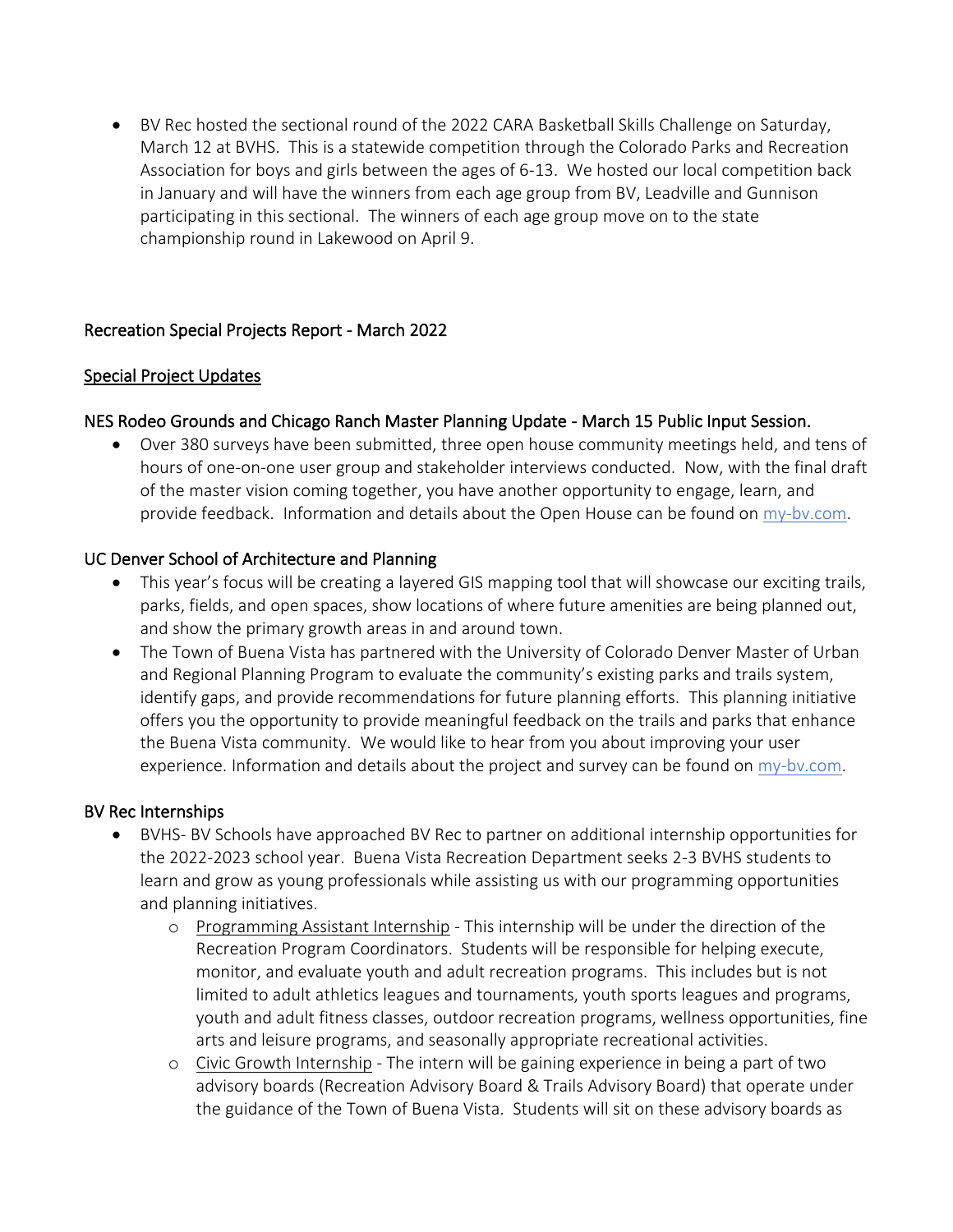"guest members" and will provide input on current affairs relating to recreation and trails. In addition to attending monthly meetings, interns will have weekly responsibilities to help assure the missions of each advisory board are being addressed.

### Keeping Bewnie Buena

• Buena Vista Recreation is excited to announce the second annual Keeping Bewnie Buena! is scheduled for Sunday, April 24, from 1:00-3:00 pm. Parks and BVWP will join in with the annual Neighborhood Clean-Up Day. Bless BV Day through Clearview Church has also opted to be a part of this effort on the same day. Join your friends and family for a fun-filled afternoon centered around cleaning up surface trash in and around the town of Buena Vista's streets, parks, and open spaces. Registration online will be open soon!

#### Recruiting for RAB and TAB Open Positions

• BV Rec created a solid marketing effort to promote open positions on the RAB and TAB. The response has been fantastic, and we have been able to attract great candidates to fulfill these open positions on both of these advisory boards.

#### Summer Concerts in the Park

• FREE Thursday Concerts showcase local and regional performers at the beautiful McPhelemy Park right on the Buena Vista Town Pond. A great variety of musical acts each week. Concerts will begin Thursday, June 16, 2022, from 6:00-7:30 pm. Please reach out to Earl if you have a musician in mind that may be interested in being part of this program. It is a great experience for both the performers and the community.

#### Wine Fest

• May 7 at the Surf Hotel in beautiful Buena Vista, Colorado. Buena Vista will be hosting this event as a catalyst to support shovel-ready outdoor recreation projects and local not-for-profit organizations which showcase the heart and soul of our small yet magical mountain community.

#### Ice Rink Update

- BV Ice and Salida Ice planning teams have been looking at alternative spaces in and around Chaffee Co to host a new facility for a multi-purpose ice arena.
- This independent advisory team is working to acquire a large facility centrally located in Chaffee Co. They are conducting a construction and feasibility study this winter. BV Rec is awaiting an updated report this spring.

#### 2022 CIP Projects Updates

#### Activity Bus- Small Bus or Passenger Van (12 pax)

• Seeking a 12-passenger small bus or van so we can provide access for our participants to specific sectors of BV Rec programming, including (but not limited to) Young at Heart, field trips, swim class, x- country ski league, and mountain biking classes.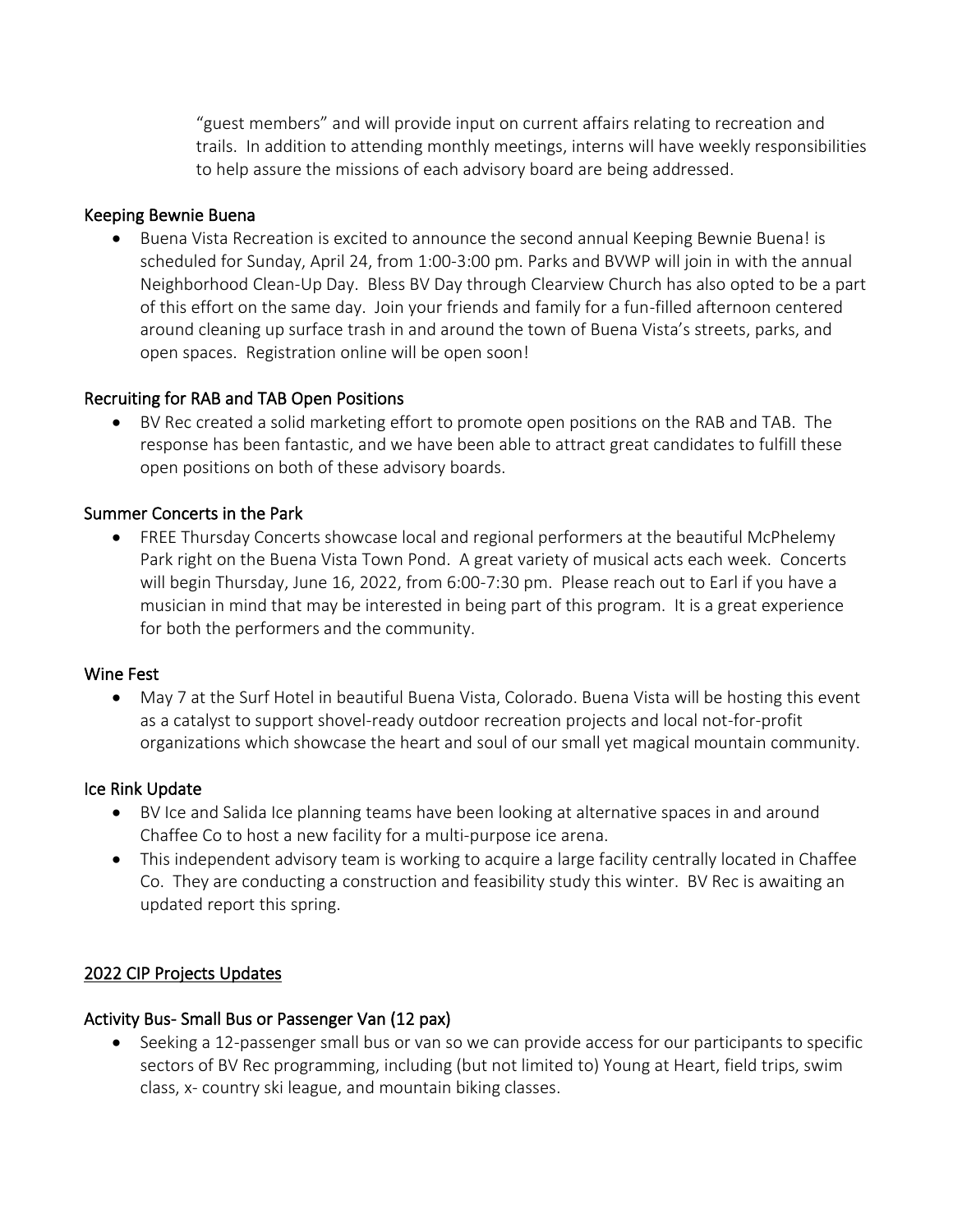• After an in-depth search both locally and regionally, we have been able to acquire a 14 passenger small bus that fits well into our budget. BV Rec will acquire this on March 15 and plans on small upgrades like adding logos, hitches, and applicable racks.

### Pickleball Complex- Phase 2 and 3

- Improvements to the racquet facilities include six new dedicated pickleball courts, fencing, lighting, a gallery, and the resurfacing of the existing tennis courts.
- A lot has developed on this front in the past month. BV Rec is working daily with Peak-to-Peak to finalize designs and an updated phased-in plan to help get this project completed in 2022. BV Rec will present a proposed plan to use a portion of the Town's dedicated funds to support the completion of this project that has been in the works for over two years.

### Whipple Trail and Whipple Bridge Improvements

- As reported earlier, the Town of BV did not receive grant funding from CPW to support the full completion of this project. We have been seeking out other funding sources to fund the completion of this high-priority project. Town will be applying for The Chaffee Common Grounds Recreation Impact Project Grant due on March 25. See below their parameters and our LOI. The committee has granted us the ability to move forward to apply for funding to support the trial portions of this project but not for the improvements of the bridge decking. That is because their grant funding is to care for watershed and water quality protections, not infrastructure upgrades like deck replacements on bridges. https://chaffeecommonground.org/grantee-info/
- Recreation Impact Project Grants are for the execution of projects that protect landscape and watershed health from negative impacts resulting from outdoor recreation use. Applications must be from a qualified organization or private landowners with a nexus to public land access and collaborate with a qualified land management agency, such as US Forest Service, Colorado Parks and Wildlife or Bureau of Land Management.
- Mission The Town of Buena Vista will partner with the Bureau of Land Management, Chaffee Common Grounds, Southwest Conservation Corps, and Buena Vista Singletrack Coalition to complete the Whipple Trail Restoration Project: replacing the decking of the trailhead access bridge, restoring 0.3 miles of corridor trail, constructing four sustainable access points to the river, restoring numerous social trails, and installing two overlook areas. The improvements will address critical resource damage by closing social trails, which are the primary cause of erosion impacts. The new trail alignment will provide a more sustainable tread surface and erosion control to minimize damage to surrounding resources. This combination of trail construction, restoration, and reclamation will also help address the increased demand for recreation in Buena Vista while enhancing route sustainability and minimizing resource impacts. Elements of the proposed projects are top priorities in the 2021 Chaffee County Outdoor Recreation Management Plan — a community-driven plan that prioritizes critical infrastructure needs across the county to address growing outdoor recreation use and its impacts. The project also benefits wildlife by focusing use in one of the Chaffee Rec Plan's Community Concentration Zones. These zones focus on recreation development and improvements around populated centers to support continued favorable experiences while protecting the county's remaining highest-quality wildlife habitat.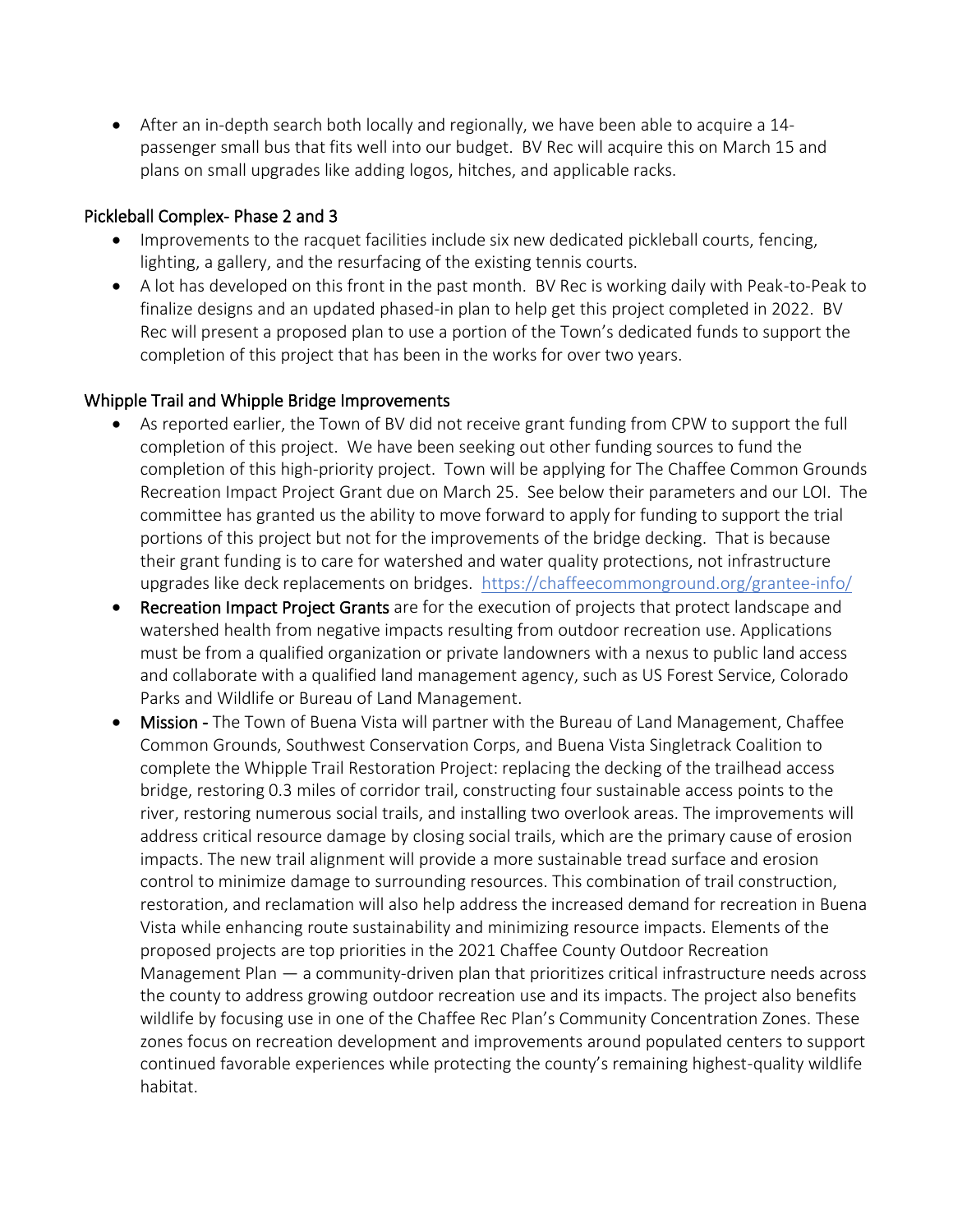• Project Description - This high-priority maintenance project is located in the Town of Buena Vista. The Town and the BLM have a Cooperative Management Agreement for this area and are committed to working together on the project. In total, the project will: replace the decking of the trailhead access bridge, restore 0.3 miles of trail, construct four access points from the path to the Arkansas River, install two overlook areas, and reclaim user-created trails. The Whipple Trail is the gateway to an extensive system of non-motorized multi-use trails in the Midland area of the Fourmile Travel Management Area. The Whipple Trail begins by crossing the Arkansas River from the Buena Vista River Park on the west side of the river, to the trail on the east side of the river. The Whipple Bridge was installed in 1991, and the original bridge decking is still in place. The wooden decking is weathered and thinned and has become an increasing concern for public safety. The decking will be replaced with like materials. The first 0.3-mile segment of the Whipple Trail parallels the east side of the Arkansas River, approximately 50 feet higher in elevation than the river. The Whipple Trail has experienced a 40 percent increase in summertime users in 2020 and 2021, with an average of 500 trail users a day according to a BLM traffic counter. It attracts trail users interested in accessing the river, although there is no river access in this segment. As a result, this segment has many user-created trails from the trail to the river that are the locus of harmful erosion of the Whipple Trail tread. The Whipple Trail design goal is a corridor-width trail with sustainable alignment, appropriate grade, drainage structures, and hardened tread for pedestrian, bike, and equestrian users. User-created trails will be closed, reclaimed, and naturalized to prevent further resource damage. Four reclaimed access points from the trail to the river will be built with switchbacks and low steps constructed of lumber and available stone. Two viewpoints will be built along the trail to allow users to experience the visual beauty of the surrounding landscape without blocking the trail.

### Pocket Wave Remodel - BV Whitewater Park

- A complete remodel of the Pocket Wave to improve the safety and hydraulic performance.
- Town has signed an amendment to the professional services agreement with REP to get us going into phase 2 of design and construction management. Flood plain reviews are in the works. We plan to get the RFP out to the public by mid-May, with the construction goal to occur in September of 2022.

### Special Event- Street Closure Equipment

- To acquire cones, fencing, and barricades to support growing demand from our special event applicants.
- BV Rec has taken over the management of a Ford Explorer equipped with a tow hitch. Rec has purchased a new utility trailer to help move SE equipment around. BV Rec has purchased a portion of the support equipment (cones, barricades, signs, etc.) Ben is doing a great job at managing these resources, and it is proving to be a much-improved system to support in-town special events.

### McPhelemy Park Stage

• A covered performing arts stage concept at McPhelemy Park. The plan is to provide a 15' x 25'elevated deck and a metal/wood shade structure that is 12' high in the front and 10' high in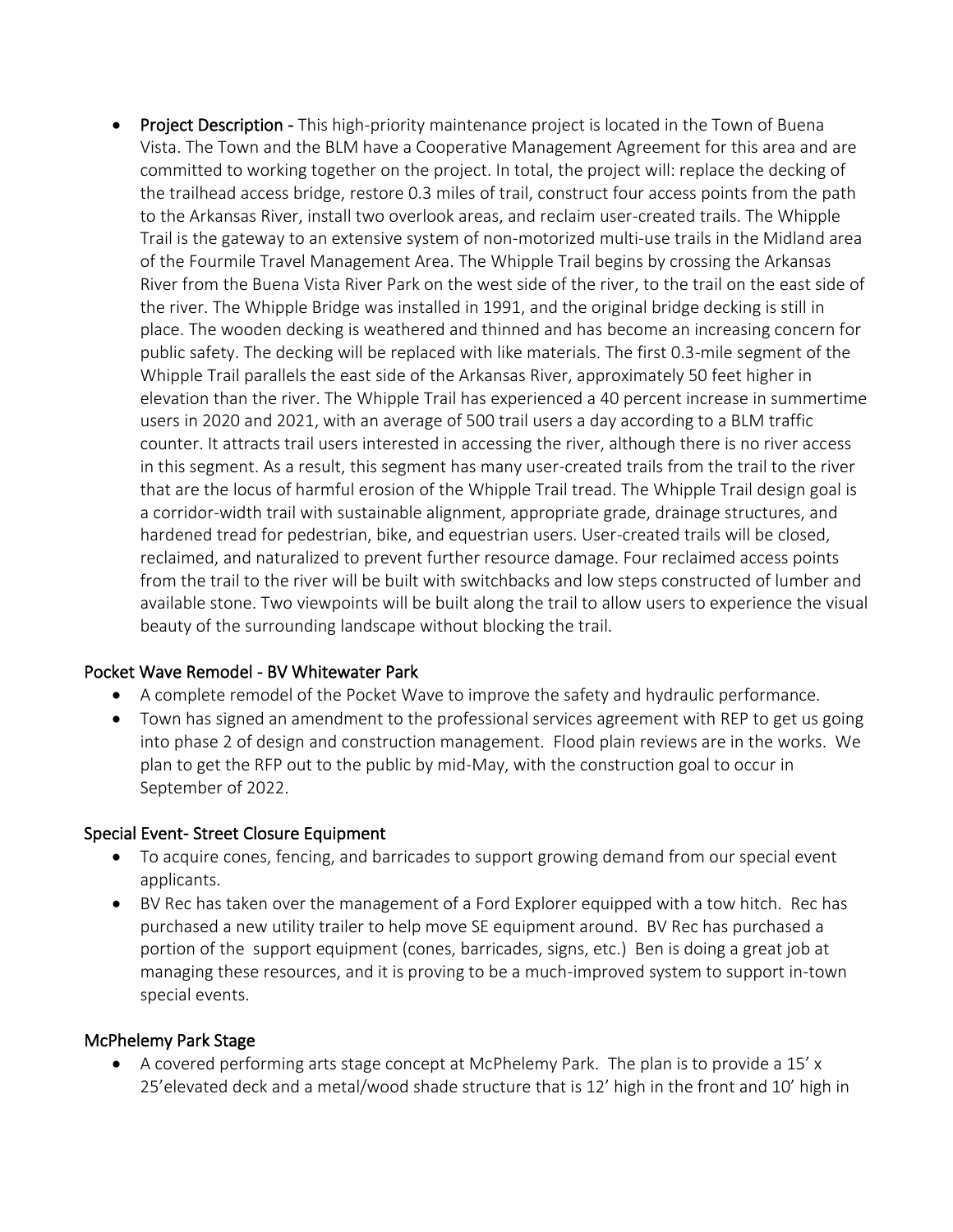the backside. This will support our Rec programs and be a benefit for many other partners and not for profits in Buena Vista.

• The final designs are complete, and we are beginning to review the basic costs for construction. Once we have that, we can begin our capital campaign with our partners. The artistic rendering is complete, and we will be ready to raise funds and awareness throughout 2022. Groundbreaking is TBD based on finals costs and fundraising schedules.

# Facilities Update - March 2022

- COVID guideline changes (capacity restrictions lifted at County and State level)
	- o Proposing capacity increases at BVCC (requesting RAB approval/input):
		- Pinon: 133 (100 or under recommended). Up from 40 for COVID
		- Aspen: 63 (40 or under recommended). Up from 20 for COVID
	- o Recommendations come from realistic room layouts and previous rentals
		- Example: 63 people with tables and chairs may technically fit in the Aspen Room but they will be packed in like sardines.
		- Renters can be confused by capacity limit and realistic limit.
- Rental Fees: \$2,175 collected on \$4,300. Up from \$1,215 collected on \$3,455 last month.
- Total Fee Waivers requested: \$15,915. Up from \$14,125 last month. Majority of fee waivers coming from recurring County community-based programs and meetings.

# 2022 Special Events - As of March 2022

Applications Submitted: 20

Applications in BV REC review: 6

- 18 JUN Wagon Train Camping at Rodeo Grounds (submitted 08 MAR)
- 18-22 MAY BV 720 Bike Race (incomplete application 28 FEB, 01 MAR, 02 MAR)
- 09-12 DEC Mini Blessings Holiday Light Show (incomplete submission 24 FEB)
- 14erFest 23-25 SEP (incomplete submission 25 FEB, updated 28 FEB)
- Autumn Color Run 17 SEP (incomplete submission 14 FEB, updated 02 MAR)
- Spirit Trail Run 29 May (incomplete submission 31 JAN, updated 14 FEB, 17 FEB)

Applications out for Town staff review: 10

- Thievery Corporation Concert at the Lawn 27-28 May
- Run for the Hills Car Show 09 APR
- Renewal at the Meadows 23-24 SEP
- Farmers Market 05 JUN to 02 OCT
- Colorado Whitewater Arkansas Weekend 15-18 JUL
- Flaming Foliage 10 SEP
- Mountain Mania Car Show 09 JUL